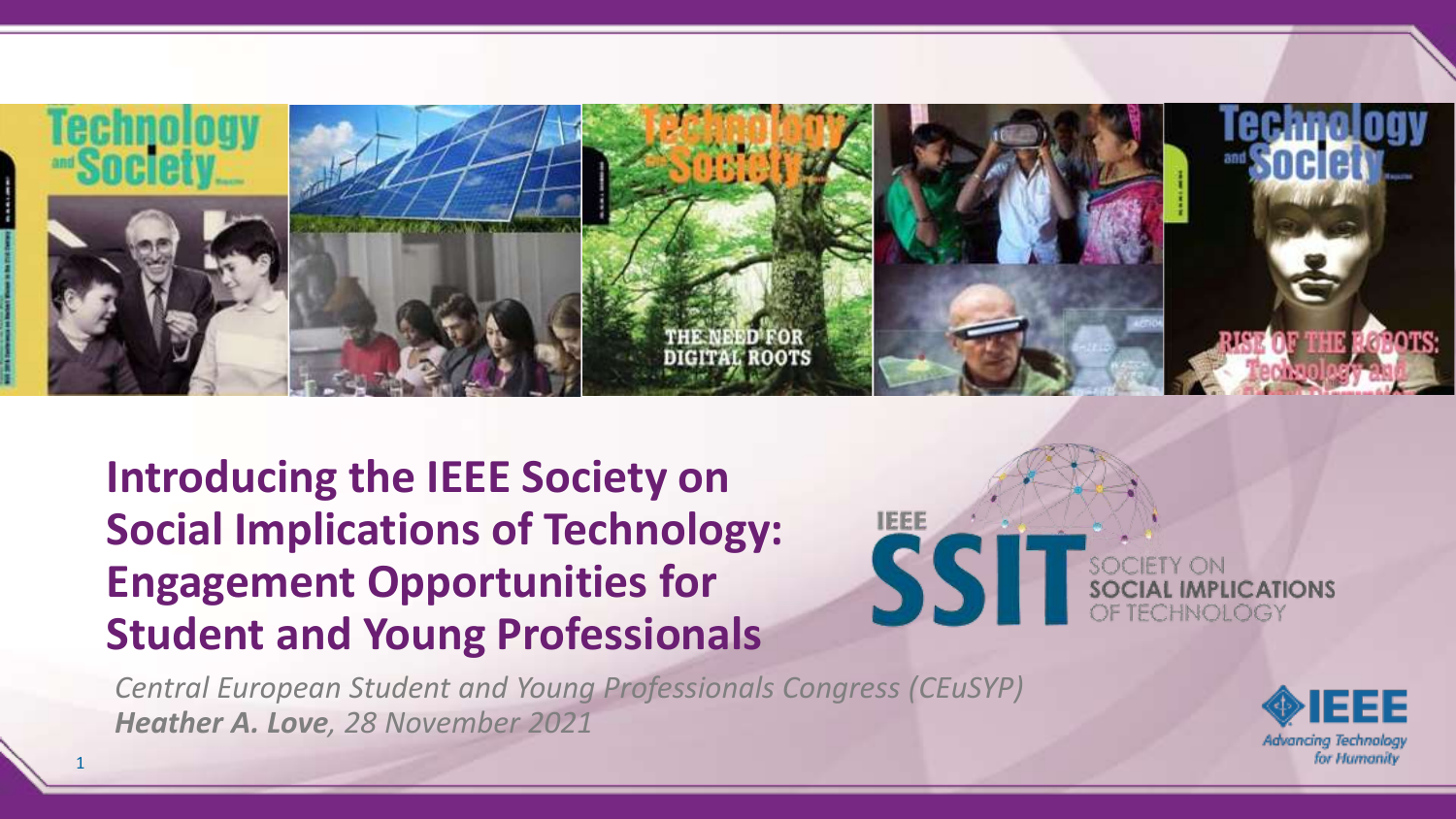

### **Who we are. What we care about.**

*Our history within the IEEE organization.*

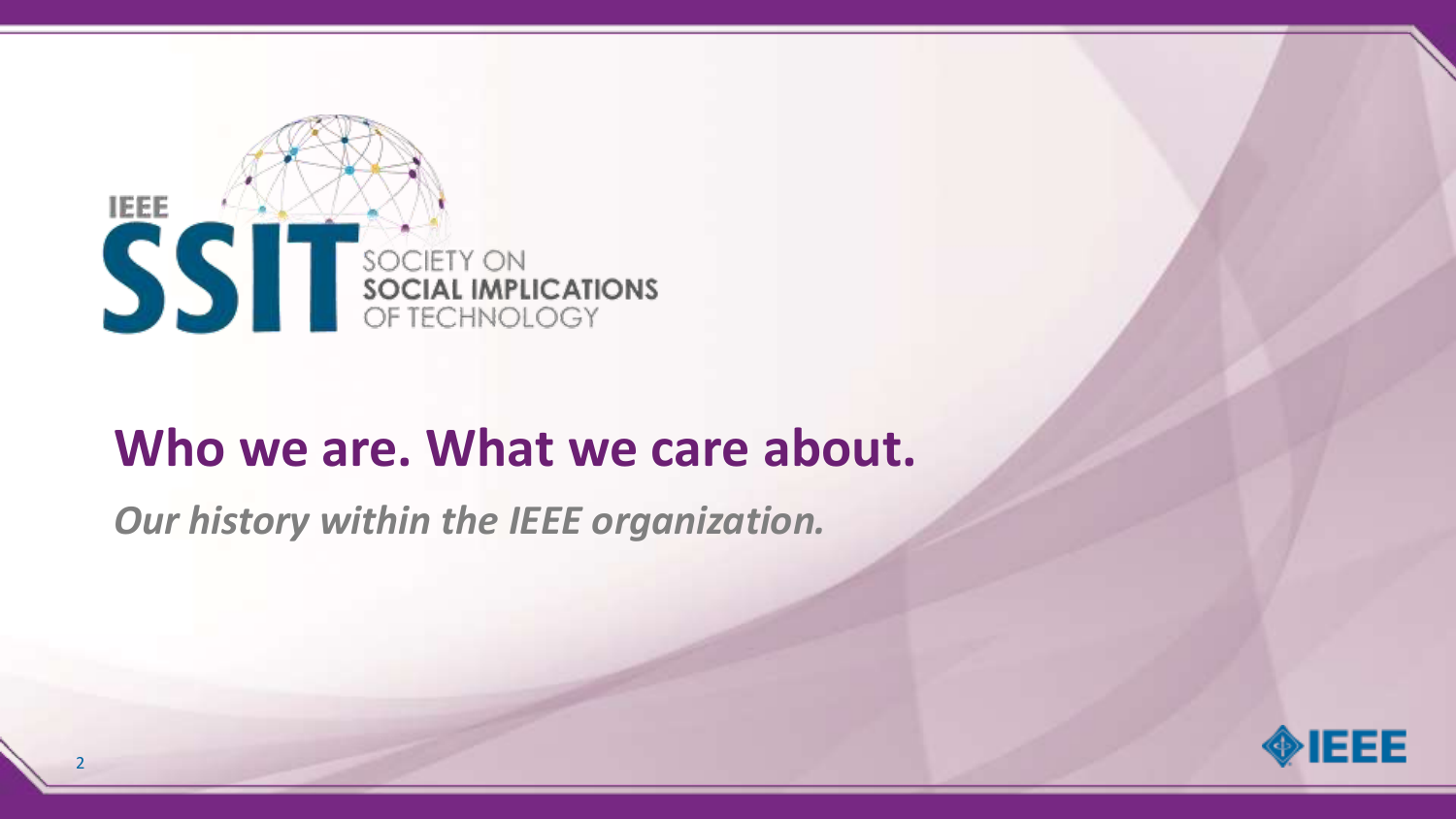#### **SSIT's Core Premises & Concerns**

*What are the impacts of technology on society?*



- ▸Technology is a fundamental resource for human development.
- ▸Technological change has intended and unintended consequences.
- ▸Technology ought to be harnessed for the good of humanity and the planet.
- $\triangleright$  How can we influence the development of technology?

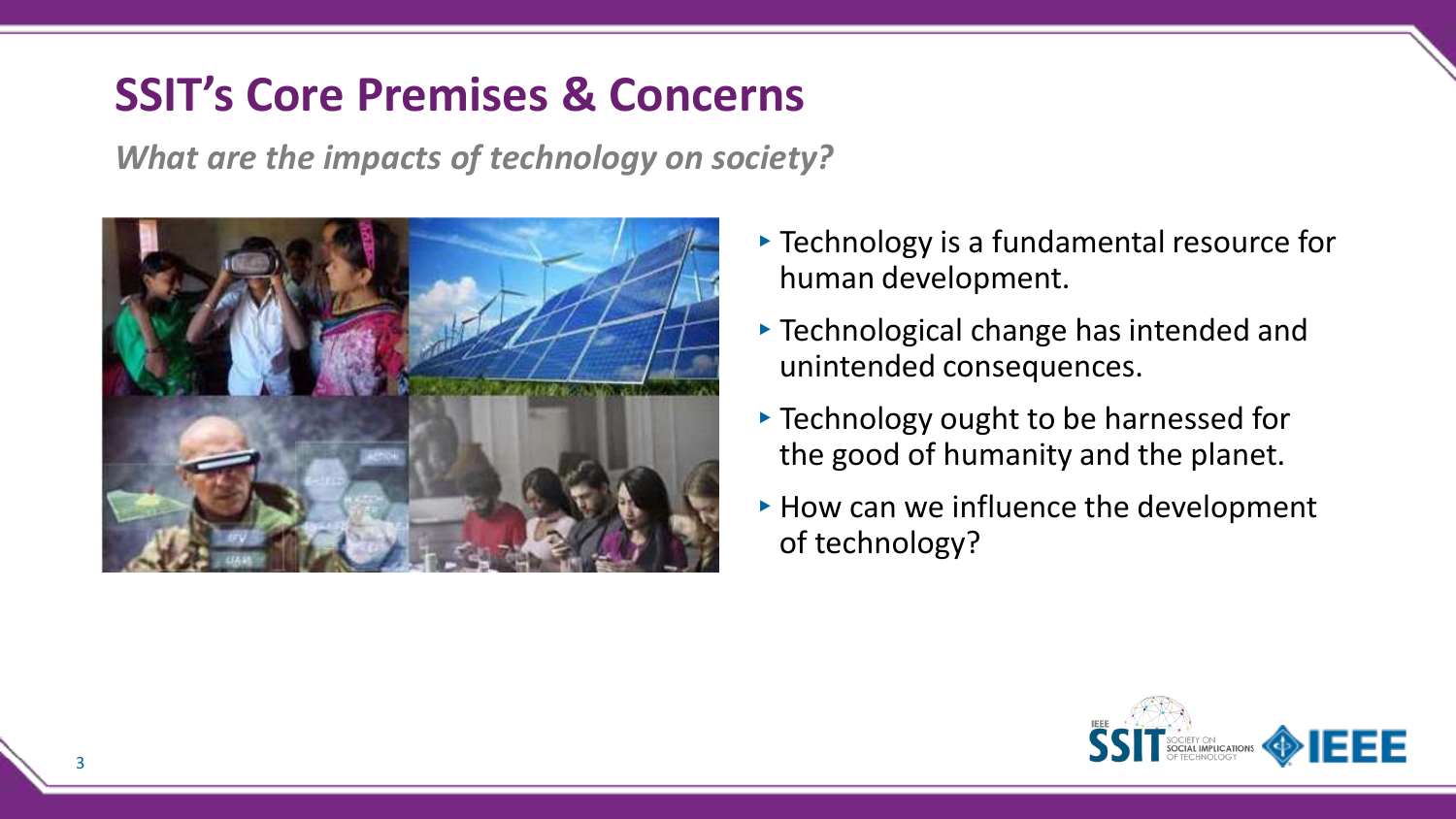#### **SSIT's Origins**

*SSIT began in 1972 as "CSIT": an IEEE Technical Committee with a big picture mission & vision*



- Develop means to encourage and support professional  $1.$ and social responsibility in the practice of engineering.
- $\mathbf{z}$ . Promote sensitivity to and understanding of the interaction between technology and society.
- Foster study, discussion and appropriate action 3. involving IEEE members and others.
- Promote the conception of means and implement  $4.$ programs for predicting and evaluating the impact of technology on society.
- 5. Take appropriate action to implement programs.

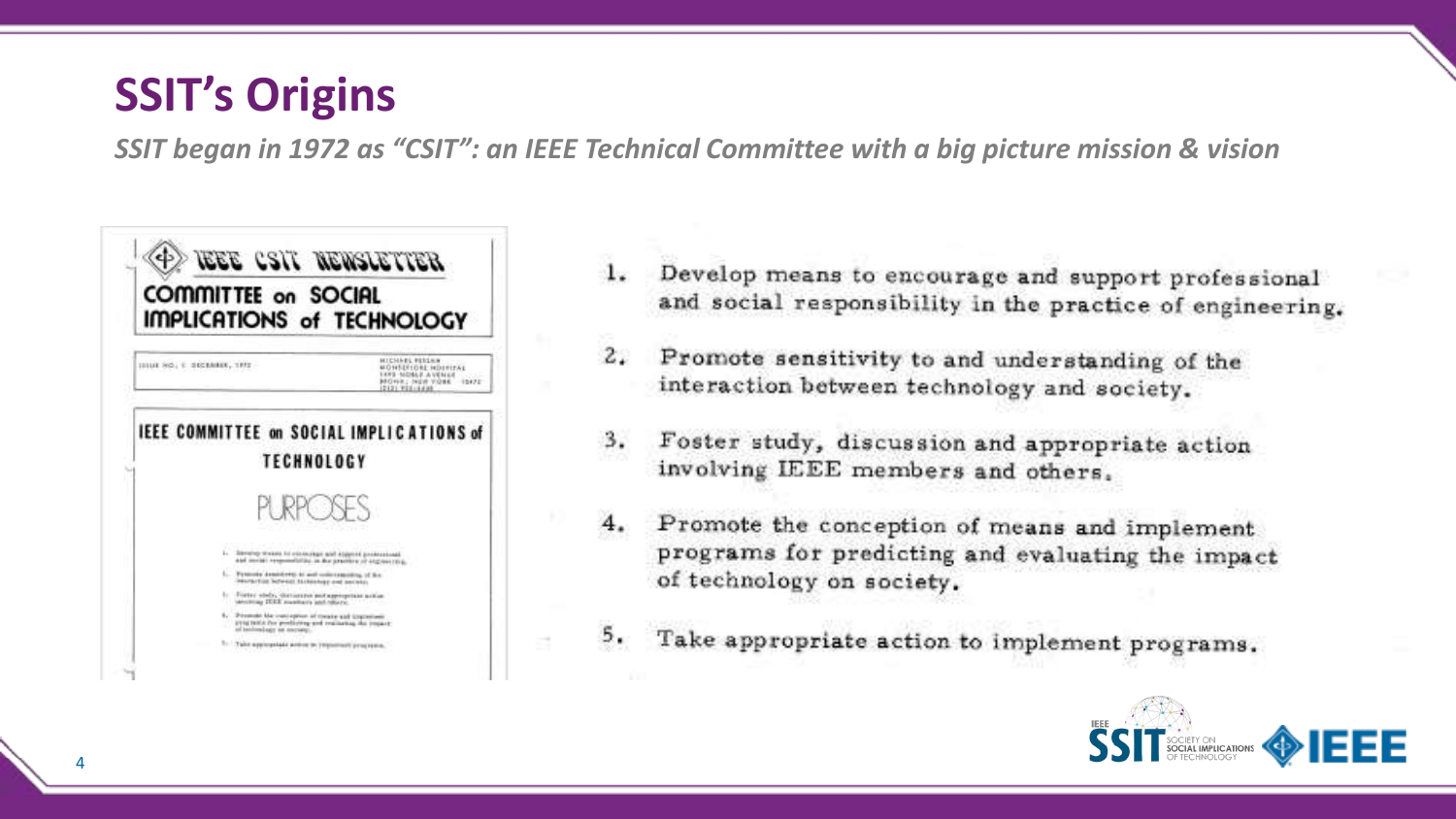#### **SSIT's Role within the IEEE Today**

*Leaders in the area of technology's impact on society*

*We hear echoes of SSIT's core message in the tag-line for the IEEE organization as a whole:*



# **Advancing Technology** for Humanity

#### **SSIT now runs technical committees on:**

- ▸Sustainable Development
- ▸Ethics and Human Values
- ▸Universal Access to Technology
- ▸Societal Impacts
- ▸Protecting the Planet

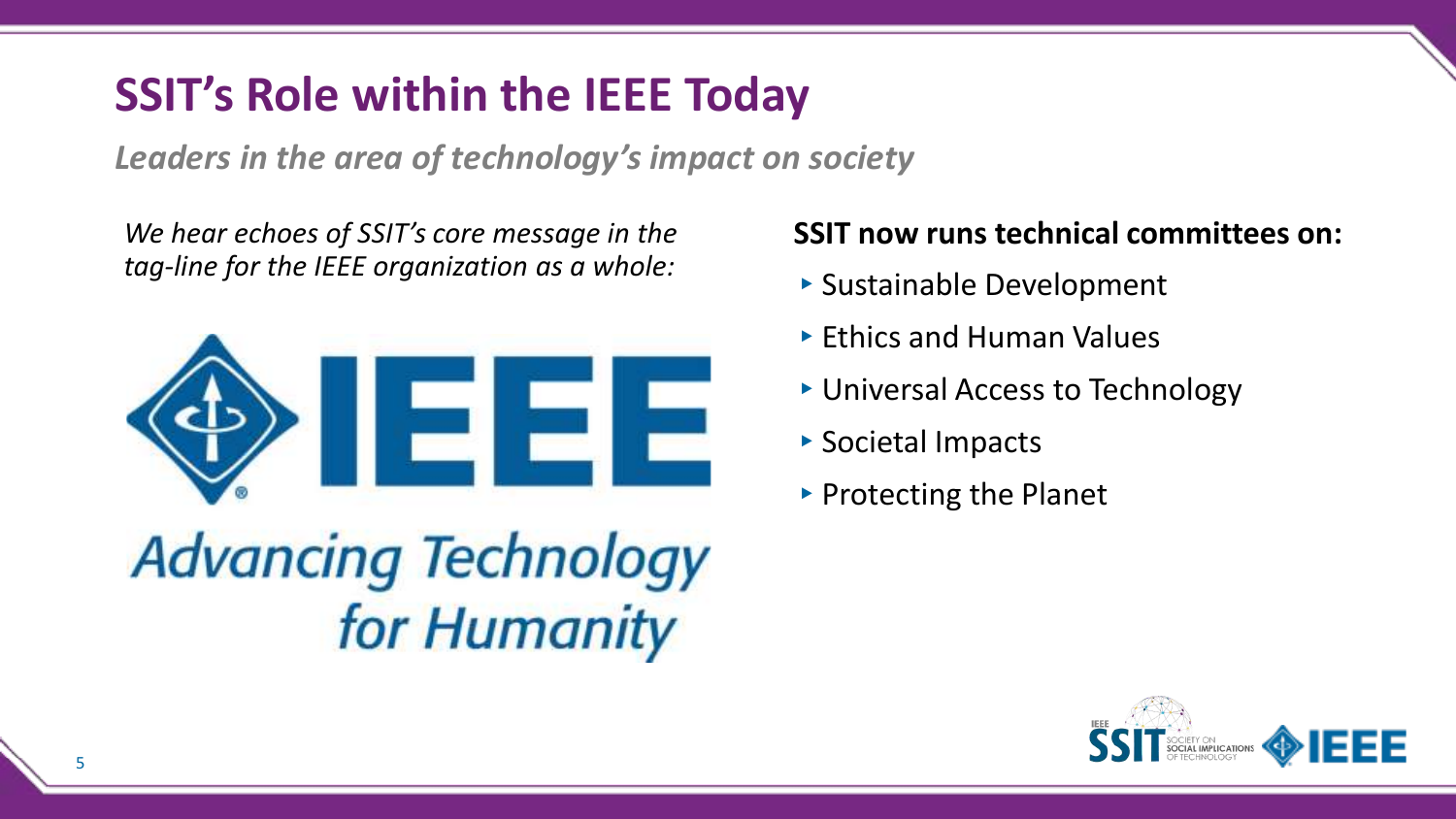

### **What we do. How you can get involved.**

*Transcending disciplinary divides through high-quality conferences, award-winning publications, and diverse engagement opportunities.*

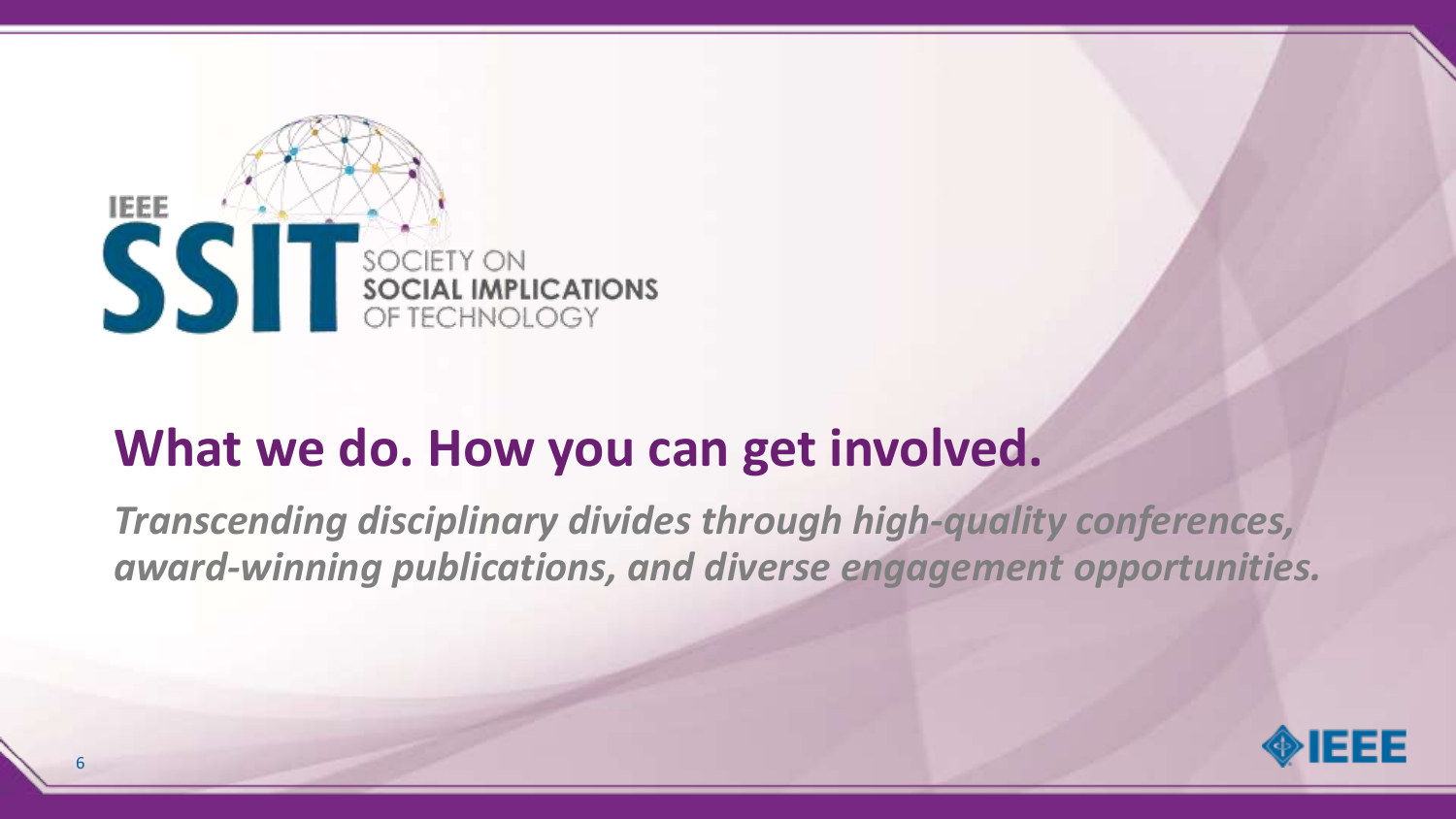#### **Example: TC on Universal Access to Technology**

*Activities: IEEE Quarter Tech Talk series, Conference panels, WIE/Student Engagement Projects*

- ▸TC Chair: **Bozenna Pasik-Duncan** (KSU)
- ▸Committee: USA, Ireland, France, Senegal, Australia, India



- ▶ Our core purpose is to recognize that universal digital access for all embodies a human-centered and community-centered understanding of a digital society which actively benefits all humanbeings.
- ▸Universal digital access also reminds us of the digital divide, identified long ago in the United Nations millennial goals, which has not been closed.
- ▶ Our purpose is to actively reduce this divide which separates communities and individuals on the basis of ethnicity, religious conviction, sexuality, gender identity, income, age and in many other ways.
- ▸We will demonstrate how to carefully and ethically balance social, cultural and technological dimensions of society to the benefit of all people.

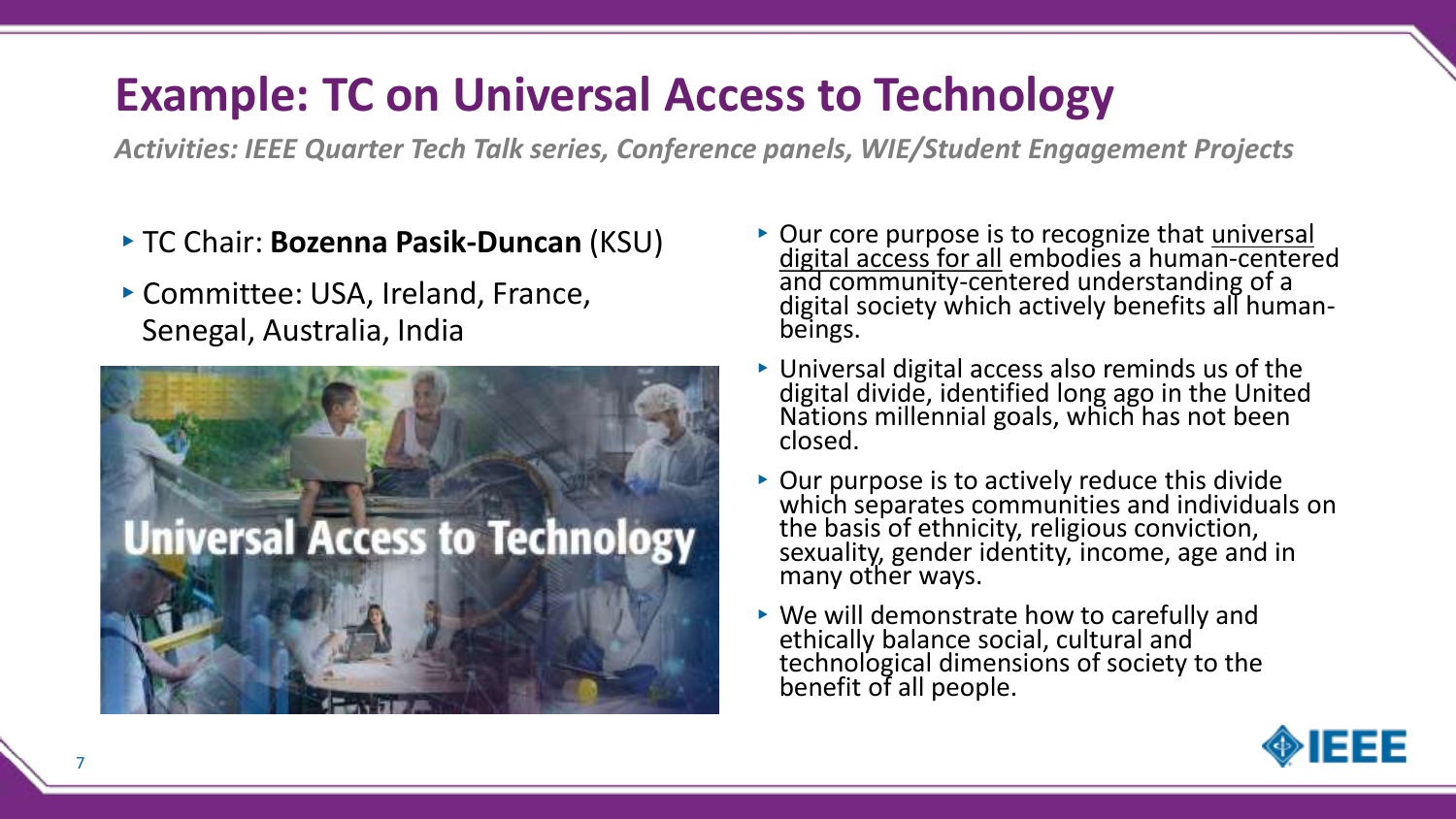#### **SSIT's Big-Picture, Interdisciplinary Orientation**

*E.g., SSIT's flagship conference: the IEEE International Symposium on Technology & Society (ISTAS)*

- ▸ 1991 (Toronto, Can) **Preparing for a Sustainable Society**
- ▸ 1993 (Washington, DC) **Technology: Whose costs? Whose benefits?**
- ▸ 1996 (Princeton, NJ) **Technical Expertise and Public Decisions**
- ▸ 1997 (Glasgow, Scotland) **Technology and Society at a Time of Sweeping Change**
- ▸ 1998 (South Bend, IN) **Wiring the World: The Impact of Information Technology on Society**
- ▸ 1999 (New Brunswick, NJ) **Women and Technology: Historical, Societal, and Professional Perspectives**
- ▸ 2000 (Rome, Italy) **University as a Bridge from Technology to Society**
- ▸ 2001 (Stamford, CT) **Ethical and Social Issues Criteria in Academic Accreditation**
- ▸ 2002 (Raleigh, NC) **Social Implications of Information and Communication Technology**
- ▸ 2003 (Amsterdam) **Technology, Crime Prevention, and Security**
- ▸ 2004 (Worcester, MA) **Globalizing Tech. Education**
- ▸ 2005 (Los Angeles, CA) **Weapons and Wires: Social Implications of ICT and Global Security**
- ▸ 2006 (New York, NY) **Disaster Preparedness & Recovery**
- ▸ 2007 (Las Vegas, NV) **Risk, Uncertainty, Vulnerability, Technology and Society**
- ▸ 2008 (Fredericton, NB, Canada) **Citizens, Groups, Communities, and Information and Communications Technologies**
- ▸ 2009 (Tempe, AZ) **Social Implications of Sustainable Development**

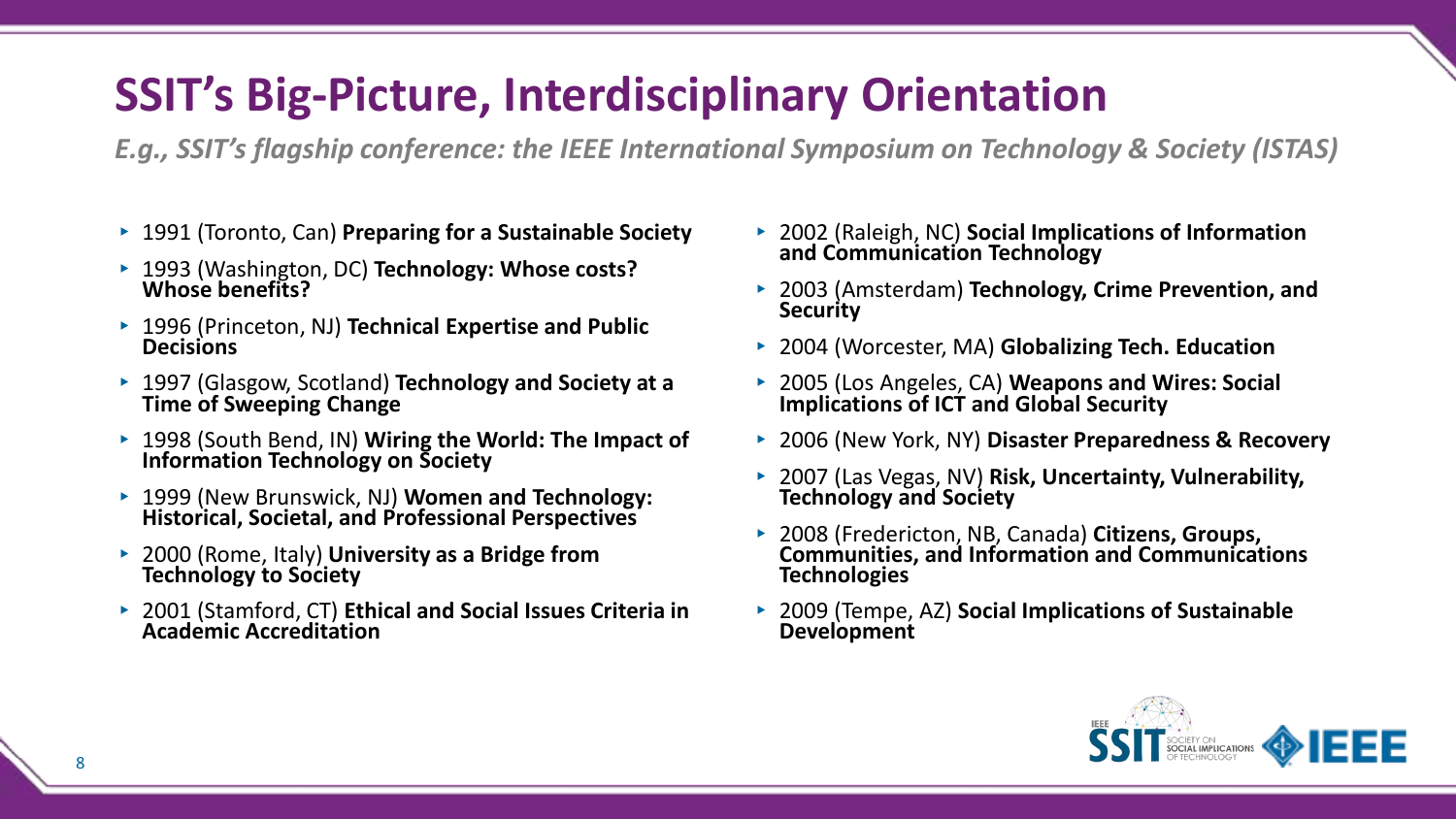#### **SSIT's Big-Picture, Interdisciplinary Orientation**

*SSIT's flagship conference: the IEEE International Symposium on Technology & Society (ISTAS)*

- ▸2010 (Wollongong, NSW, Australia) **Social Implications of Emerging Technologies**
- ▸2011 (Chicago, IL) **Overcoming Social Barriers with Computing**
- ▸2012 (Singapore) **Technology and Society in Asia**
- ▸2013 (Toronto, ON Canada) **Social Implications of Wearable Computing and Augmediated Reality in Everyday Life**
- ▸2014 (Chicago, IL) **Ethics in Engineering, Science and Technology**
- ▸2015 (Dublin, Ireland) **Future of Sustainable Development**
- ▸2016 (Trivandrum, Kerala, India) **Implications of Disruptive Technologies**
- ▸2017 (Sydney, New South Wales, Australia) **From Good Ideas to Practical Solutions**
- ▸2018 (Washington, DC) **Technology, Ethics, and Policy**
- ▸2019 (Boston, MA) **Technology, Sustainable Development, and Ethics**
- ▸2020 (Phoenix, AZ) **Public Interest Technology**
- ▸2021 (Waterloo, Canada) **Technological Stewardship & Responsible Innovation**

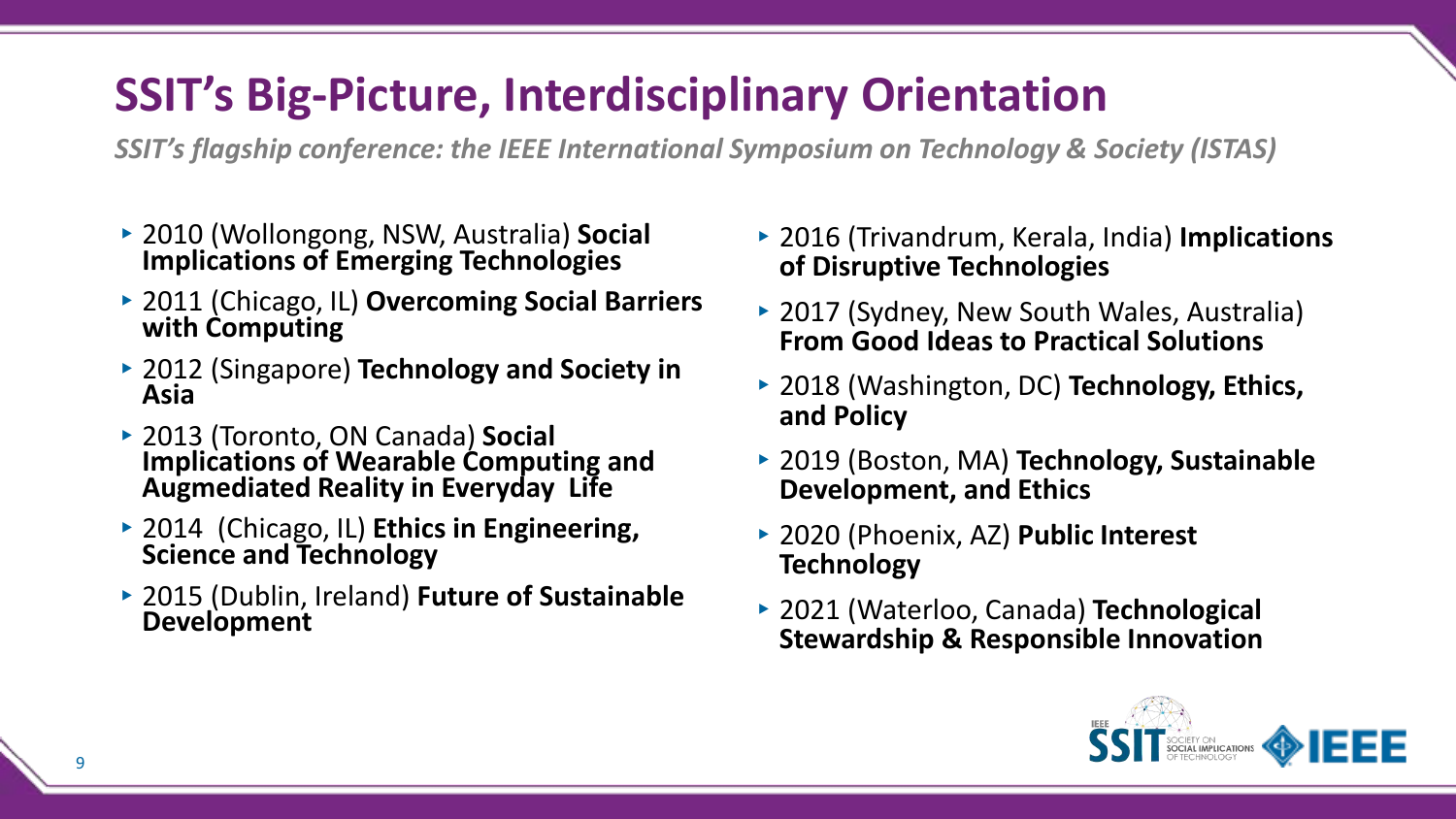### **This year's ISTAS Conference – Student/YP Activities**

*28-31 October 2021, Virtual Event, hosted by Universities of Waterloo & Guelph (Ontario, Canada)*



- ▸Subthemes: Health Systems; Privacy & Security; Technology Policy & Governance; Sustainable Cities & Communities; AI & Automation; Ethical & Human Values in Emerging Technology
- ▸5 keynotes, 14 special sessions, 18 paper sessions, 500+ attendees, student fee waivers
	- Ron Deibert Keynote, "Investigating Targeted Espionage: Methods, Findings, Implications" @ <https://www.youtube.com/watch?v=WUXqlZjbtjg>
- ▸<https://attend.ieee.org/istas-2021/>
- ▸**SSIT Student Essay Contest**
- ▸**Student/YP Mentoring Sessions**
- ▸**SSIT YP Vision Workshop**

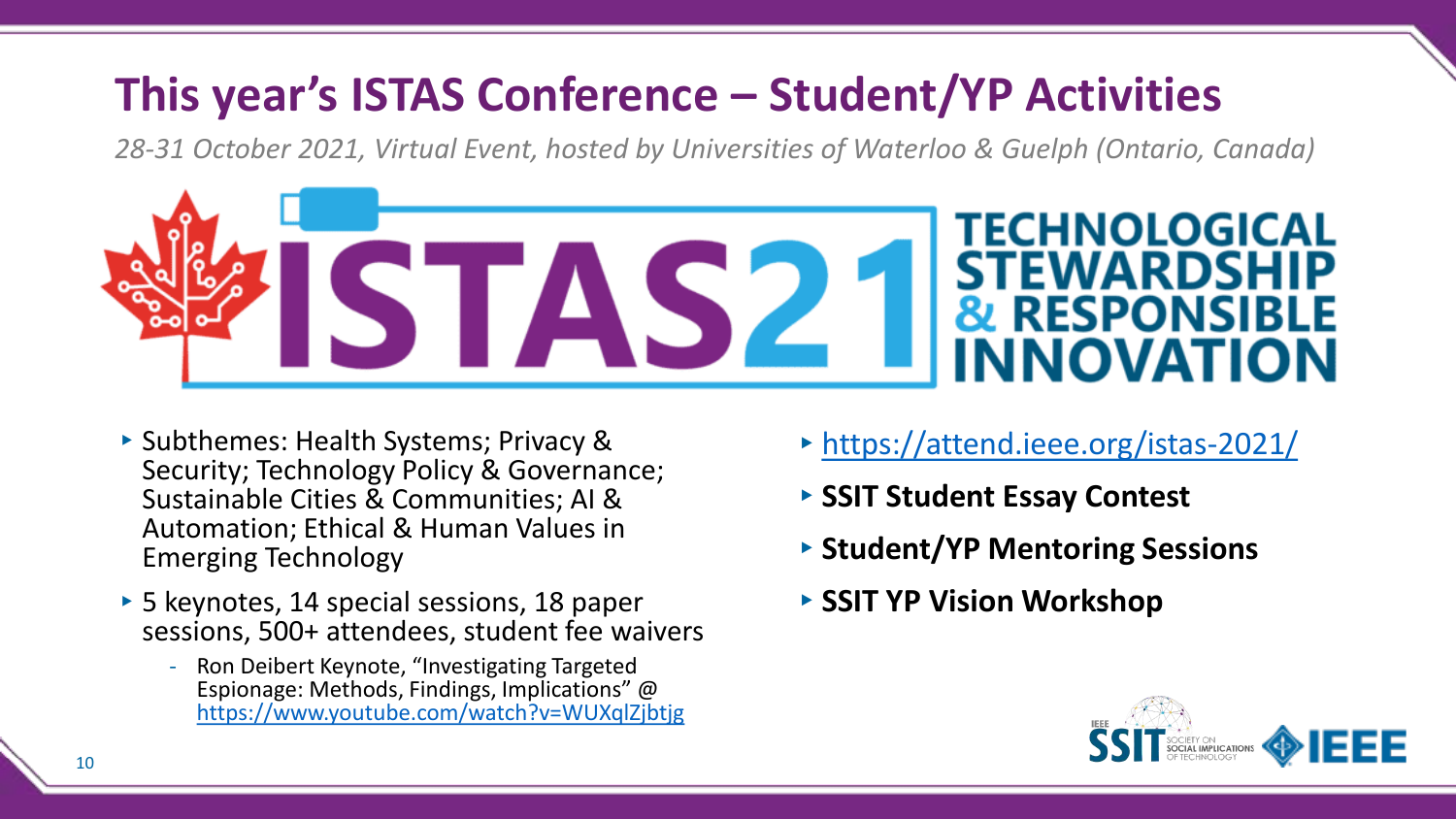### **SSIT's Broader Conference Portfolio**

*Many opportunities for student and young professional engagement!*

#### ▸**IEEE Conference Series on Norbert Weiner in the 21st Century (21CW)**

- 2014: Boston, USA
- 2016: Melbourne, Australia
- 2021\*: Chennai, India (Virtual Event)
- [https://21stcenturywiener.org](https://21stcenturywiener.org/)
- ▸**IEEE International Symposium on Ethics in Engineering, Science, and Technology (ETHICS)**
	- 2014: Chicago, USA
	- 2016: Vancouver, Canada
	- 2021: Part of ISTAS21 (virtual event, hosted by Waterloo/Guelph, Canada)
	- <https://attend.ieee.org/ethics-2021/>
- ▸**IEEE Global Humanitarian Technology Conference (GHTC)**
	- [https://ieeeghtc.org](https://ieeeghtc.org/)
- ▸**IST-Africa**
	- <http://www.ist-africa.org/home/>
- ▸**Plus: SSIT sessions and speakers at other IEEE/non-IEEE events** 
	- E.g. Society for Social Studies of Science (4S): Dis/empowerment in autonomous systems (Oct 2021)
- ▸**Student/YP engagement welcome at all events!**

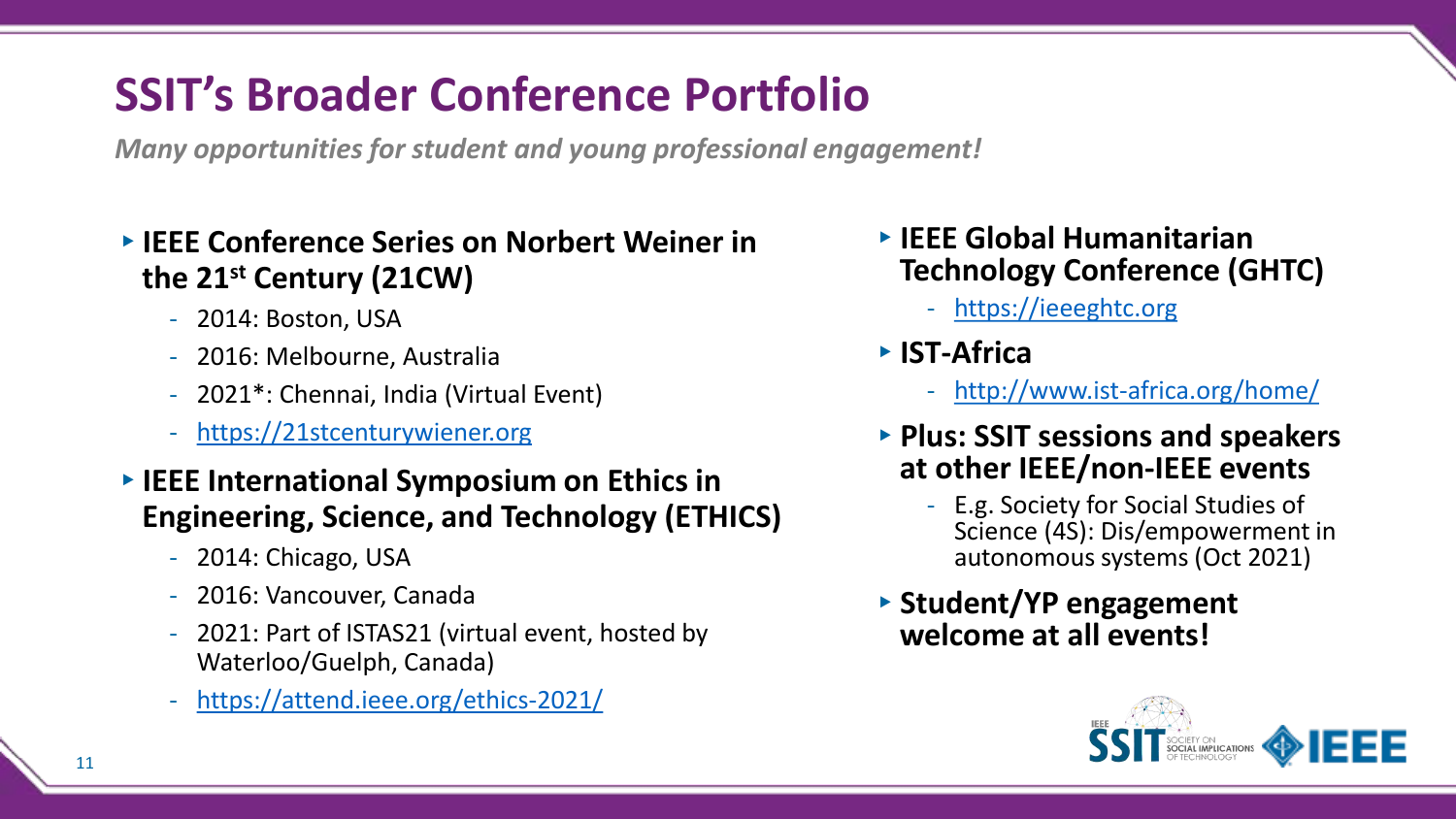#### **SSIT's Publications Portfolio**

*Reaching across and beyond IEEE's technical audiences*



Through its monthly newsletter, award-winning *Technology & Society Magazine*, and new *Transactions on Technology & Society* publications, SSIT cooperates and collaborates with a diverse range of…

- ▸Technically specialized societies within and beyond the IEEE;
- $\triangleright$  Interdisciplinary stakeholders, including social scientists, humanists, and artists interested in technology's social impacts.

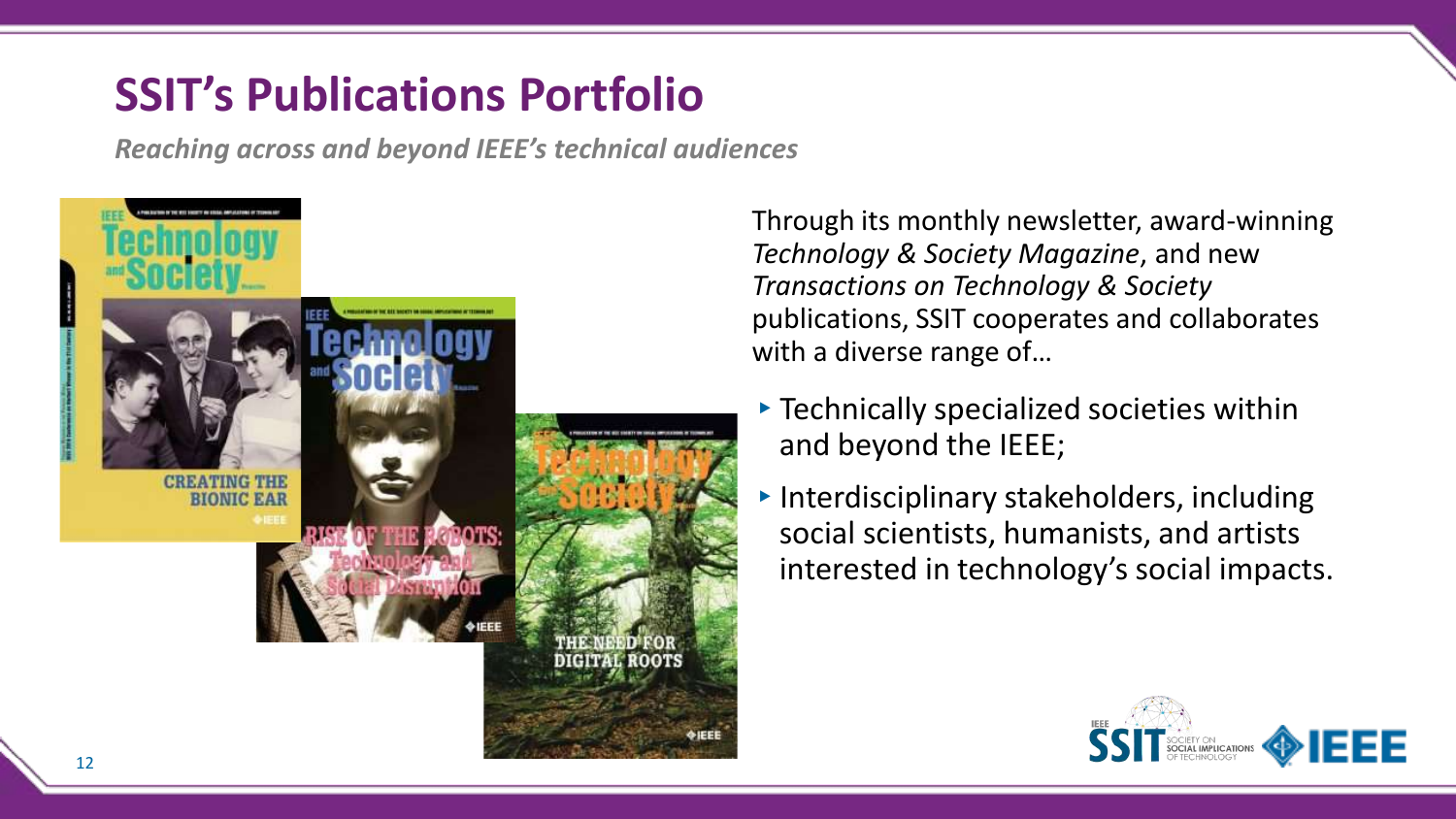### **SSIT's Publications Portfolio: TSM (since 1977!)**

*IEEE Technology & Society Magazine*

#### ▸Scope:

- Health and safety implications of technology,
- Engineering ethics and professional responsibility,
- Engineering education in social implications of technology,
- History of electrotechnology,
- Technical expertise and public policy,
- Social issues related to energy, information technology, and telecommunications,
- Systems analysis in public policy decisions,
- Economic issues related to technology,
- Peace technology,
- Environmental implications of technology.
- ▸Editor in Chief: **Jeremy Pitt** (Imperial C.L.)
- ▸Popular Articles:
	- **AI Ethics In Predictive Policing: From Models Of Threat To An Ethics Of Care** (Asaro
	- **Self-Driving Cars: Ethical Responsibilities Of Design Engineers** (Borenstein, Herkert, Miller)
	- **Face Recognition Technology: Security Versus Privacy** (Bowyer)
- ▶ More info:
	- [https://ieeexplore.ieee.org/xpl/RecentIssue.j](https://ieeexplore.ieee.org/xpl/RecentIssue.jsp?punumber=44) sp?punumber=44

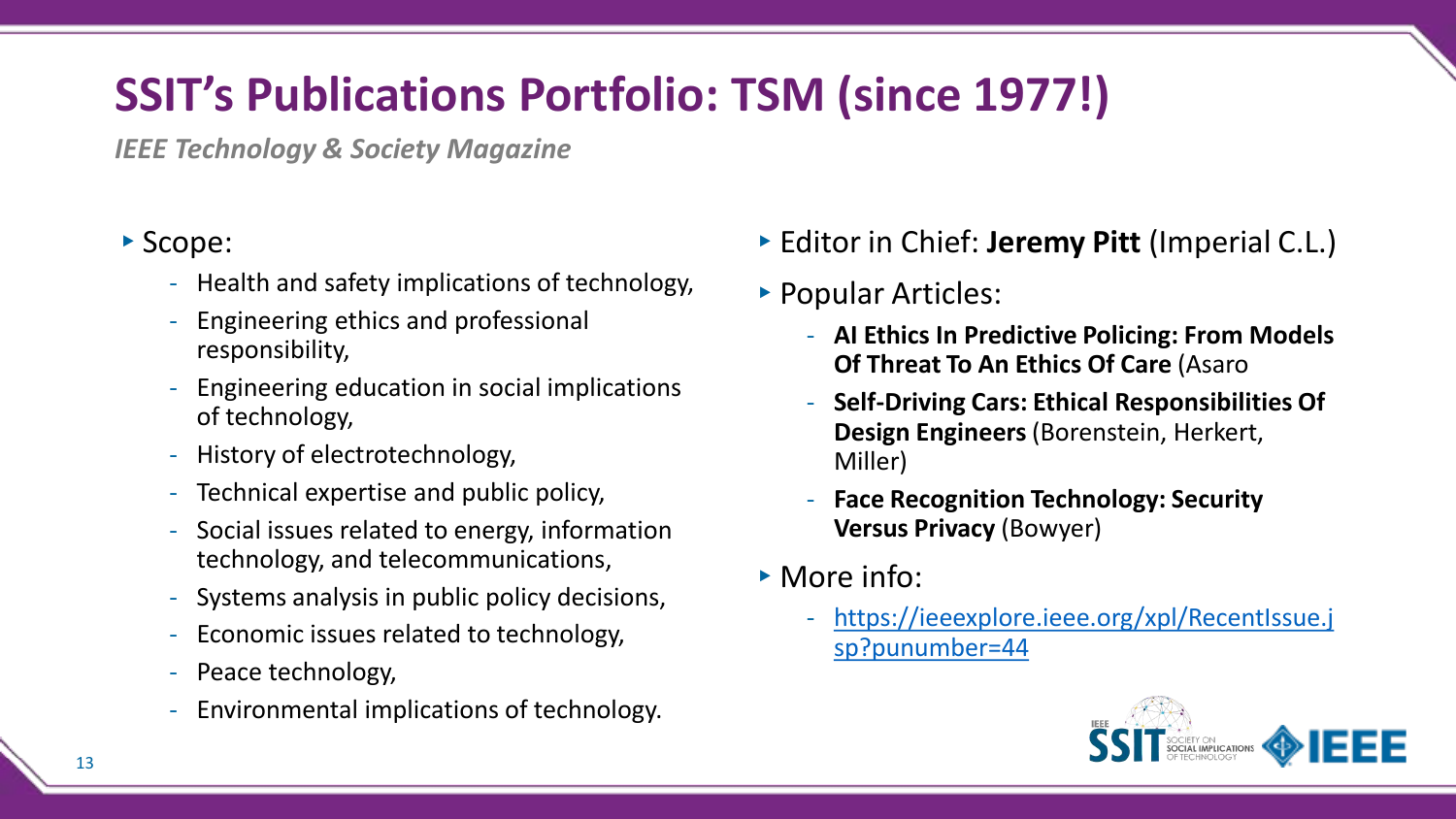### **SSIT's Publications Portfolio: TTS (new as of 2020!)**

*IEEE Transactions on Technology & Society*

- ▸The IEEE Transactions on Technology and Society publishes research papers on:
	- the interactions among technology, science, and society;
	- the impact of such interactions on individuals and society; and
	- the ethical, professional and social responsibility in the practice of science, technology, engineering and mathematics.
- ▸The publication also provides a forum for open discussion of resulting issues.
- ▸Editor in Chief: **Katina Michael (ASU)**
- ▸Popular Articles:
	- **Responsible AI—Two Frameworks For Ethical Design Practice** (Peters et al.)
	- **Design Lessons From AI's Two Grand Goals: Human Emulation And Useful Applications**  (Shneiderman)
	- **Demographic Bias In Biometrics: A Survey On An Emerging Challenge** (Drozdowski et al.)
- ▸More info:
	- [https://ieeexplore.ieee.org/xpl/RecentIssue.j](https://ieeexplore.ieee.org/xpl/RecentIssue.jsp?punumber=8566059) sp?punumber=8566059

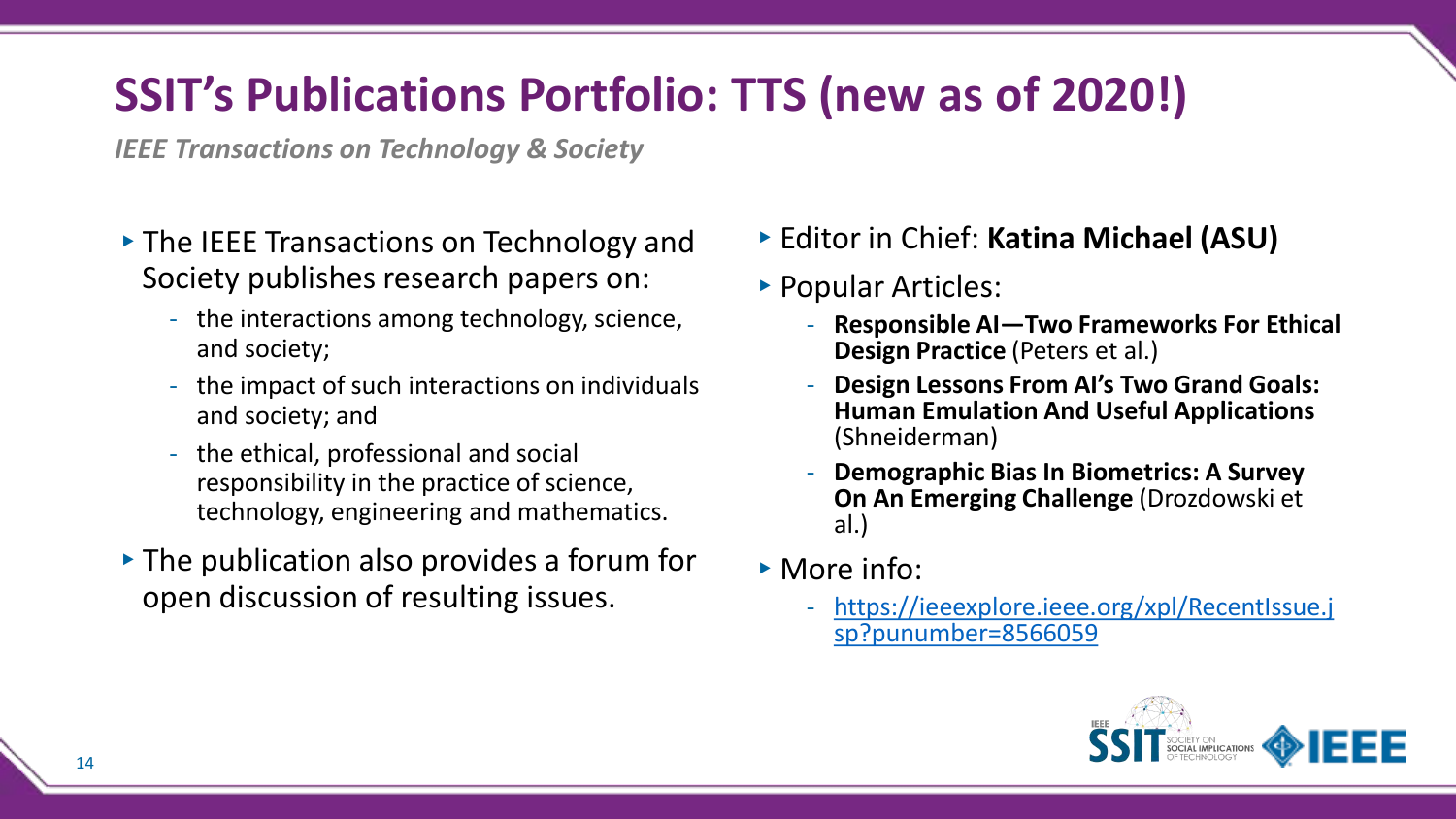#### **Additional SSIT Activities**

*Chapters, Lectures, Awards, Student & YP, Communications*

- ▸**27 Active International Chapters**
- ▸**Active Distinguished Lecturer and Awards programs**
- ▸**Growing committees for Student Activities and Young Professionals**
	- *More on this from SSIT Student Activities Committee (SAC) Chair, Saiteja Goud Karingu*
	- *Volunteer opportunities are available!*
- ▸**Expanding publications, education, and communications portfolio**
	- *IEEE Transactions on Technology & Society*
	- *IEEE Technology & Society Magazine*
	- SSIT Newsletter
	- **technologyandsociety.org (website & blog)**
	- **Strong social media presence (Facebook, Twitter, Instagram, LinkedIn)**